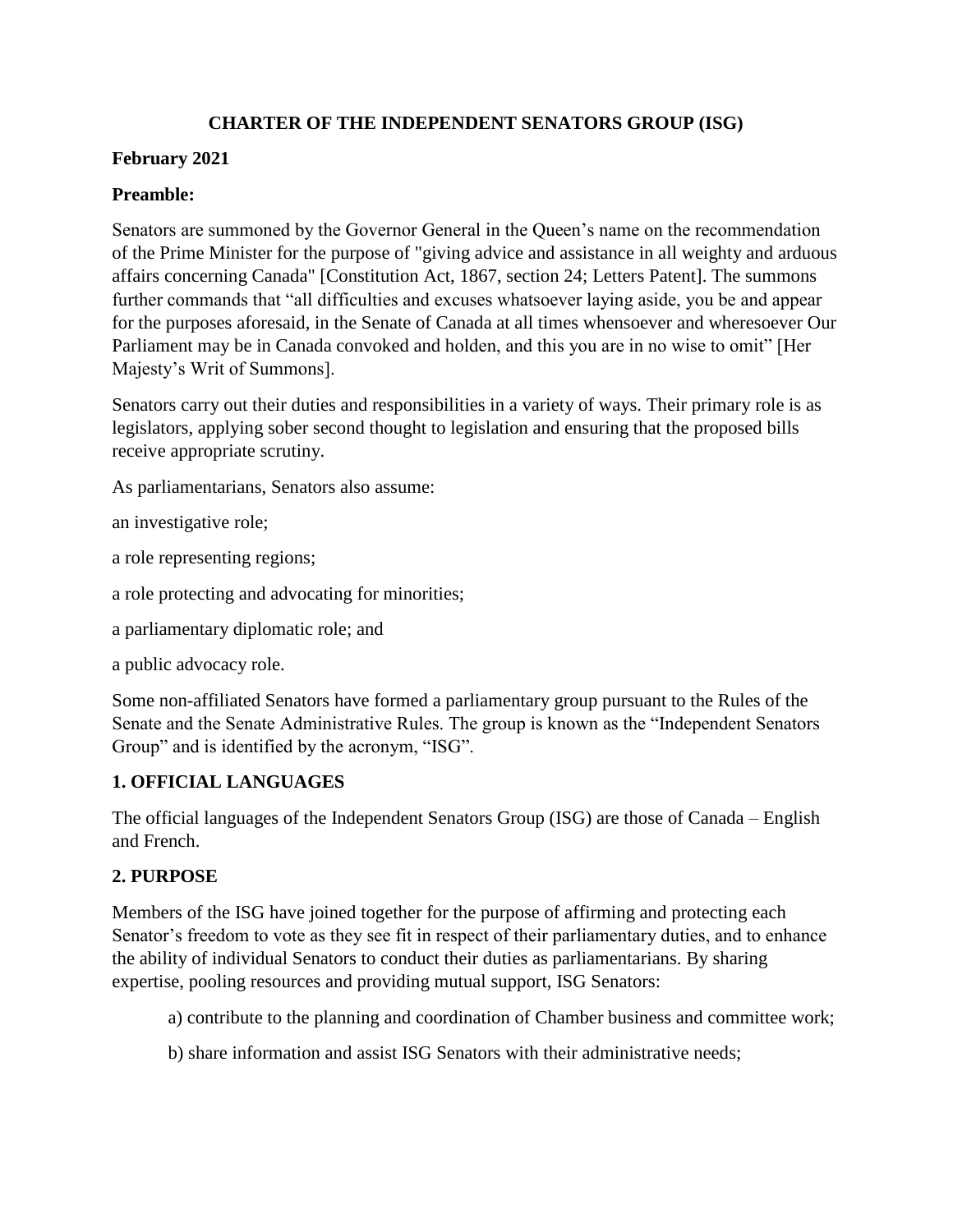c) coordinate collective action on issues related to Senate administrative processes and practices that the ISG has designated or may designate, as the case may be, as priorities or matters of common importance to all members of the ISG;

d) respect that each Senator can only fulfill the role of Senator if they maintain their right to express views that reflect their best judgment;

e) contribute to ongoing efforts to modernize the Senate in terms of its culture, rules and practices, in order to strengthen the work of the Senate as an effective, respected, independent and non-partisan Chamber of sober second thought that is complementary to the House of Commons.

# **3. PRINCIPLES**

The Principles of the ISG are as follows:

- a) **Integrity**: ISG Senators are dedicated to respecting the rules, policies and guidelines of the ISG and the Ethics and Conflict of Interest Code for Senators, the Senate Policy on the Prevention and Resolution of Harassment in the Workplace, the Rules of the Senate, and the Senate Administrative Rules. As members of the ISG, they demonstrate decorus and respectful behaviour, personally and professionally, and work to enhance and improve the Senate and its public confidence.
- b) **Equality**: All Senators are equal before and under the Rules of the Senate, policies and guidelines and as such are entitled to be treated with impartially and justly without favouritism or discrimination, and respecting the rule of law.
- c) **Diversity and inclusion**: ISG senators further embrace diversity, equity and inclusion as fundamental.
- d) **Independence and freedom of conscience**: ISG Senators have the right and the duty to act independently according to their personal sense of intellectual discernment and freedom of conscience. They should refrain from conduct which would undermine the public's confidence in their independence.
- e) **Transparency:** ISG Senators operate within the ISG in a transparent, open manner, with due consideration for confidential matters and privacy.
- f) **Efficacy**: ISG Senators understand the distinctive responsibilities of the Senate and of Senators within the Canadian Parliament, and they strive to contribute to the effective functioning of the legislative process. To this end, they adopt a collaborative approach as often as is compatible with their position as independent Senators.

## **4. LEADERSHIP AND ADMINISTRATION**

## **Leadership**

4.1 The ISG leadership will dedicate themselves to serving the ISG in achieving its purpose and principles, advancing its goals and objectives, as agreed to by the membership. The Facilitator and Deputy Facilitator form a leadership team that is appropriate for the prevailing circumstances of the Senate and, in the spirit of distributed leadership, seek to involve as many members of the ISG as possible in positions of responsibility. The Facilitator and Deputy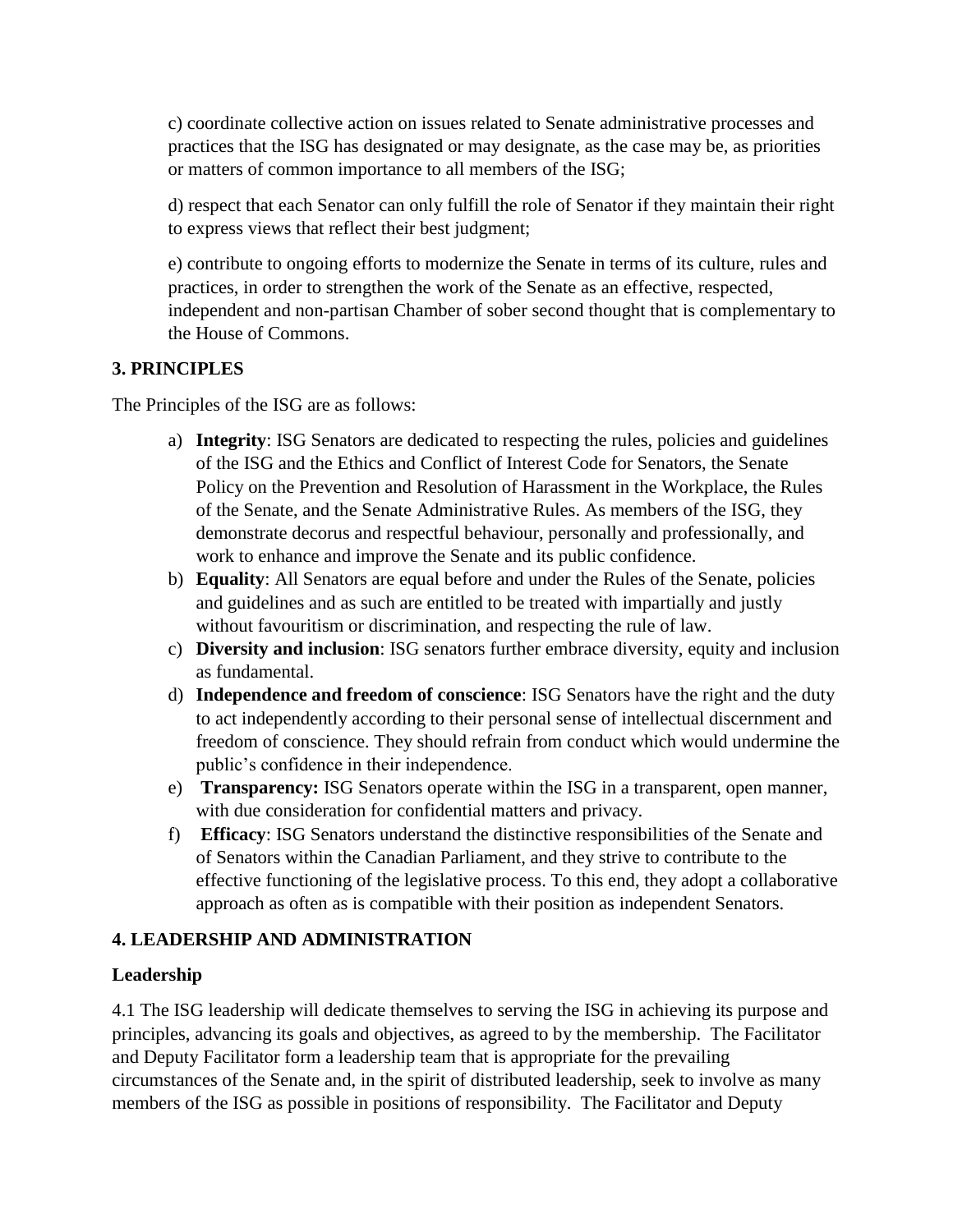Facilitator are also responsible for oversight of the ISG Secretariat, including infrastructure, staffing, budgets, work planning.

The leadership team is also responsible for making representations and negotiations, on behalf of the Group and in accordance with mandates agreed by its members, with the Speaker of the Senate and the leadership of other recognized caucuses and parliamentary groups.

# **Administration**

4.2 The ISG is supported by the ISG Secretariat (hereafter referred to as 'the Secretariat'), which serves all ISG Senators equally, transparently and in an impartial manner. The Secretariat provides a variety of shared services to ISG Senators, relating to Senators' activities in the Senate Chamber and in committees, including but not limited to the preparation of briefing notes, legislative analysis and procedural notes, and organizing meetings and events.

# **5. MEMBERSHIP**

# **Eligibility**

5.1 Any Senator is eligible to join the ISG and to remain a member of the ISG as long as they:

5.1.1 are not a member of another recognized party or recognized parliamentary group, as defined in Appendix 1 of the Rules of the Senate;

5.1.2 are not a member of a caucus of the House of Commons;

5.1.3 do not have direct involvement in the activities of a recognized political party currently registered under the Canada Elections Act, including, but not limited to, publicly endorsing a recognized political party or its candidate(s), participating in the internal elections of a recognized political party, or helping to raise funds to support a recognized political party or one of its candidates.

5.1.4. disclose to the Secretariat in writing, using the form adopted by the ISG, their membership of a recognized political party currently registered under the Canada Elections Act, as well as any changes thereto within 30 calendar days of the change;

5.1.5 are not from the Government Representative Office;

5.1.6 are not the Speaker of the Senate;

5.1.7. ascribe to the Purpose of the ISG;

5.1.8 demonstrate behaviour consistent with the ISG's Principles and

5.1.9 comply with the Rules of the Senate, the Senate Administrative Rules, and the Ethics and Conflict of Interest Code for Senators.

# **Protocol for the Accession, Withdrawal, Resignation, Suspension and Expulsion of Members**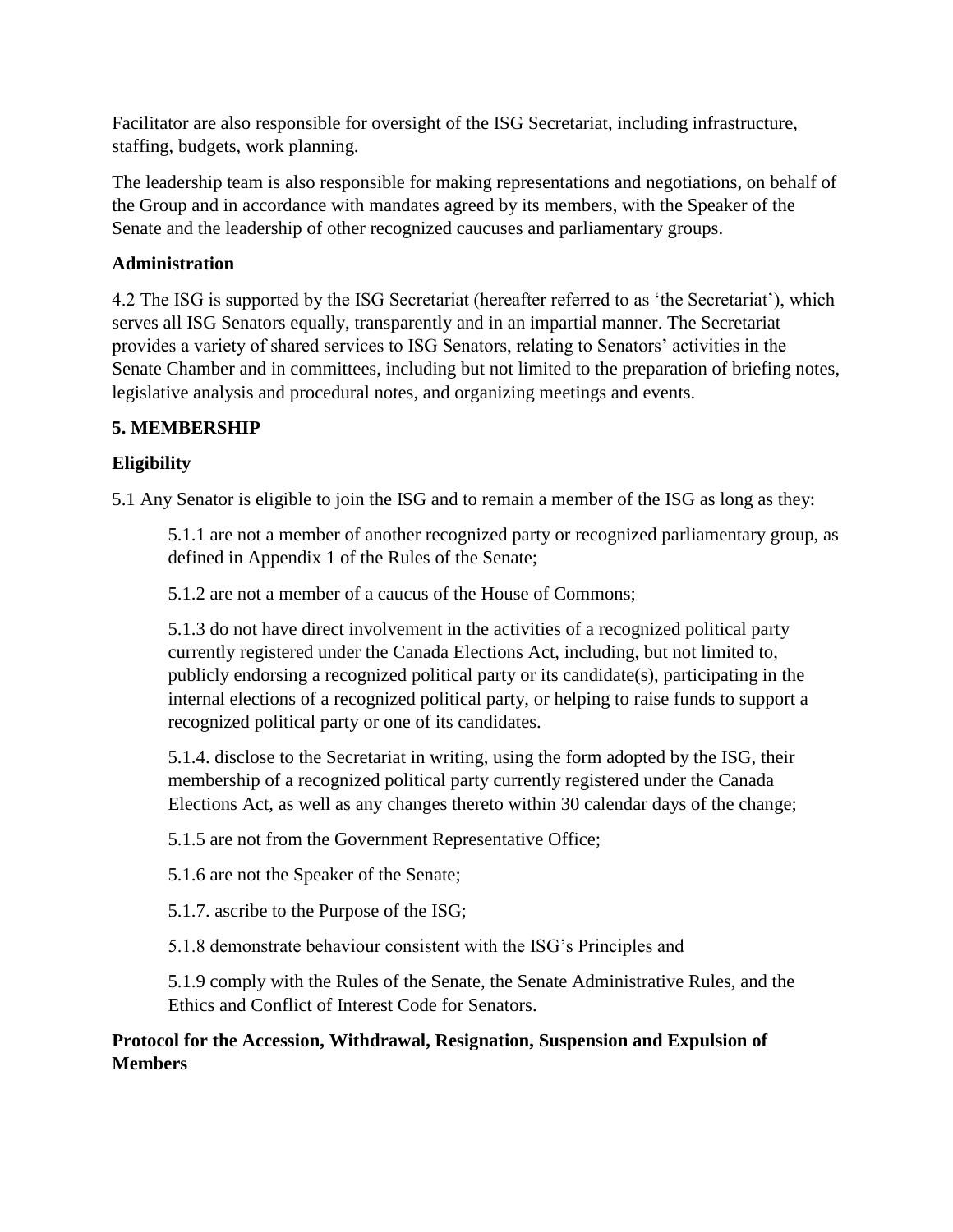5.2 The Protocol for the Accession, Withdrawal, Resignation, Suspension and Expulsion of Members can be found in the Annex to this Charter.

# **6. PROTOCOLS AND PRACTICES OF THE ISG**

The protocols and practices of the ISG can be found in the Annex to this Charter.

# **AMENDMENTS TO THE ISG CHARTER AND ITS ANNEX**

# **Notice**

7.1 Notice of proposed amendments to the ISG Charter and its Annex must be provided to the Facilitator or Deputy Facilitator and all ISG Senators in writing, two (2) weeks prior to their consideration at a meeting of the ISG Senators.

# **Consideration**

7.2 Upon receipt of the notice, the Secretariat ensures consideration of the amendment request by making it a matter of business at a weekly ISG meeting

# **Decision**

7.3 Proposed amendments shall be deemed approved if 60 percent of votes have been cast in favour of the amendment.

# **ANNEX TO THE CHARTER OF THE INDEPENDENT SENATORS GROUP (ISG)**

The Annex to the Charter of the Independent Senators Group (ISG) establishes the protocols and practices of the ISG.

# **Part I - Membership**

# **1. Protocol for the Accession of Members**

## **1.1. Notice of Application**

a. A non-affiliated Senator (hereafter, "the Senator") must give written notice to the Facilitator or Deputy Facilitator of the ISG that they wish to become a member of the ISG.

## **1.2. Consideration of Membership Request**

a. The Secretariat ensures that the candidate meets the eligibility requirements established in section 5.1 of the ISG Charter.

b. Upon reception of the notice, the Secretariat ensures consideration of the membership request by making it a matter of business at a weekly ISG meeting.

c. The consideration of the membership request must occur within four (4) sitting weeks after written notice has been received by the Facilitator or Deputy Facilitator of the ISG.

d. The Senator may present written submissions for the consideration of their request.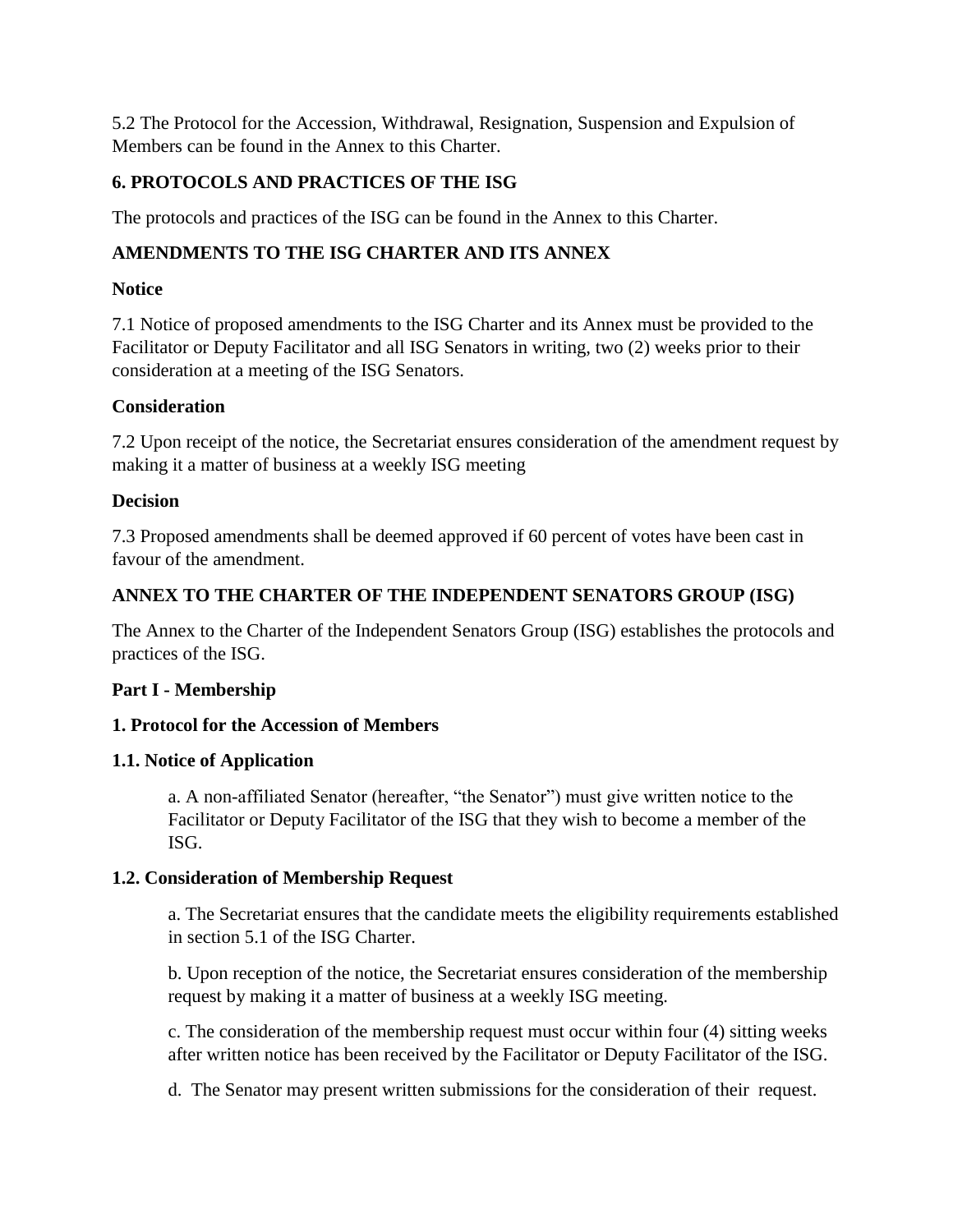e. The Facilitator, Deputy Facilitator, other ISG Senators and the Secretariat may question the Senator whose request is under consideration or ask them to provide additional information prior to proceeding to a vote.

### **1.3. Accession**

a. Upon receiving an application from a Senator, the Facilitator or Deputy Facilitator of the ISG moves a vote for a decision pertaining to their membership.

b. Following consideration of the membership request, the Secretariat undertakes an anonymous electronic survey to all ISG Senators in order to vote on the membership request.

c. ISG Senators have a maximum of two (2) sitting days to cast their vote.

d. Membership requests shall be deemed approved if 60 percent of votes have been cast in favour of the applicant.

e. The voting record shall, upon request, be made available to the candidate. The public result of the vote only states whether the Senator's request for membership was accepted.

# **2. PROTOCOL FOR THE WITHDRAWAL OR RESIGNATION OF MEMBERS**

### **2.1. Resignation**

a. A Senator in breach of the ISG Charter or the Ethics and Conflict of Interest Code for Senators is relied upon to voluntarily resign from the ISG.

## **2.2. Withdrawal**

a. A Senator may withdraw on a temporary basis or resign from the ISG by providing written notice to the Leadership of the ISG. The withdrawal takes effect on the later of a date specified in the notice or the date the notice is received by the Leadership.

# **3. PROTOCOL FOR THE SUSPENSION OF MEMBERS**

## **3.1. Criteria for Suspension**

a. A Senator may be suspended from the ISG:

1. pending an investigation under the Ethics and Conflict of Interest Code for Senators;

2. if they are charged with a criminal offence for which the Senator could be prosecuted by indictment; or

3. if they are deemed to be in violation of this Charter.

#### **3.2. Notice**

a. The Facilitator or Deputy Facilitator of the ISG may call a hearing to reconsider an ISG Senator's (hereafter, "the Senator") membership status. The Secretariat issues a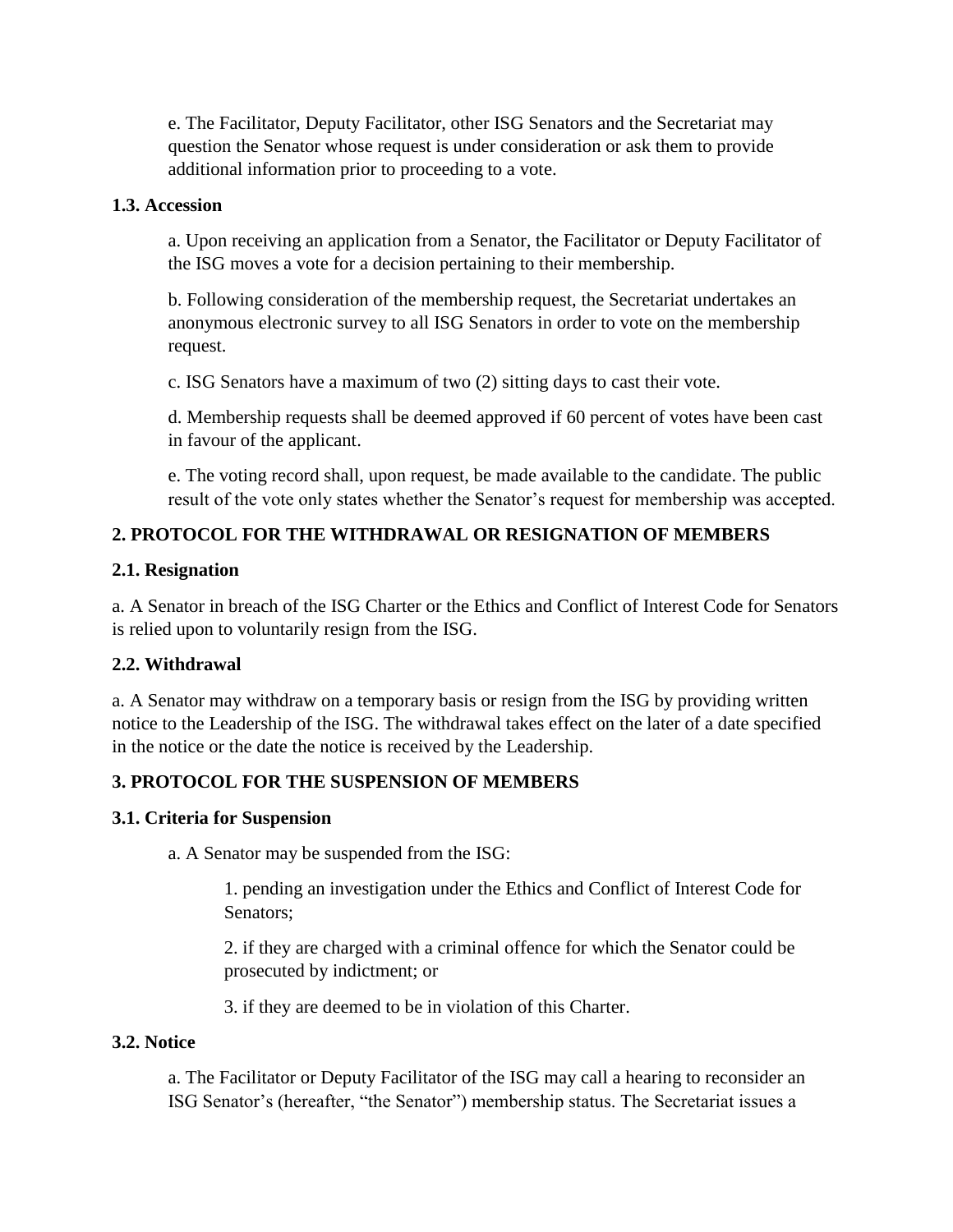written notice to all ISG Senators, including the Senator under consideration, at least five (5) days prior to the hearing date.

b. The notice shall include;

1. The date, time and location of the hearing;

2.The relevant ISG Charter provisions that have been breached and the remedy sought; and

3. Any and all allegations against the Senator and the relevant information to support it.

c. The hearing can be held in absentia, if the Senator declines their right to a hearing or if they fail to appear at the time and location given in the notice.

### **3.3. Hearing**

a. An ISG Senator designated by the Facilitator or Deputy Facilitator of the ISG chairs the hearing. The Chair must be impartial, and the Chair must recuse themselves if circumstances are likely to give rise to an apprehension of bias. If the Chair refuses to recuse themselves, the ISG Senator whose membership is at issue may request that the question be raised at the next ISG meeting. A vote of confidence in the Chair is then held following the established procedure for accession requests (see Part I, Clause 1(3) of the Annex).

b. The hearing is held in camera; ISG Senators may attend and a maximum of two Secretariat Staff may assist. The senator in a hearing may be assisted by a member of their staff. Witnesses invited to testify may only attend while delivering testimony.

c. The Facilitator or Deputy Facilitator of the ISG opens the hearing by expounding the case for the suspension or expulsion of the Senator.

1. For this purpose, the Facilitator or Deputy Facilitator of the ISG may call witnesses and provide material evidence.

2. The Senator may thereafter proceed to a cross-examination.

3. The Senator may call witnesses and provide material evidence.

4. The Facilitator or Deputy Facilitator of the ISG may thereafter proceed to a cross-examination.

d. Senators have the right to legal representation; the right for that representation to be present and heard during all discussions, and that all aspects of due process must be offered and respected.

#### **3.4. Decision**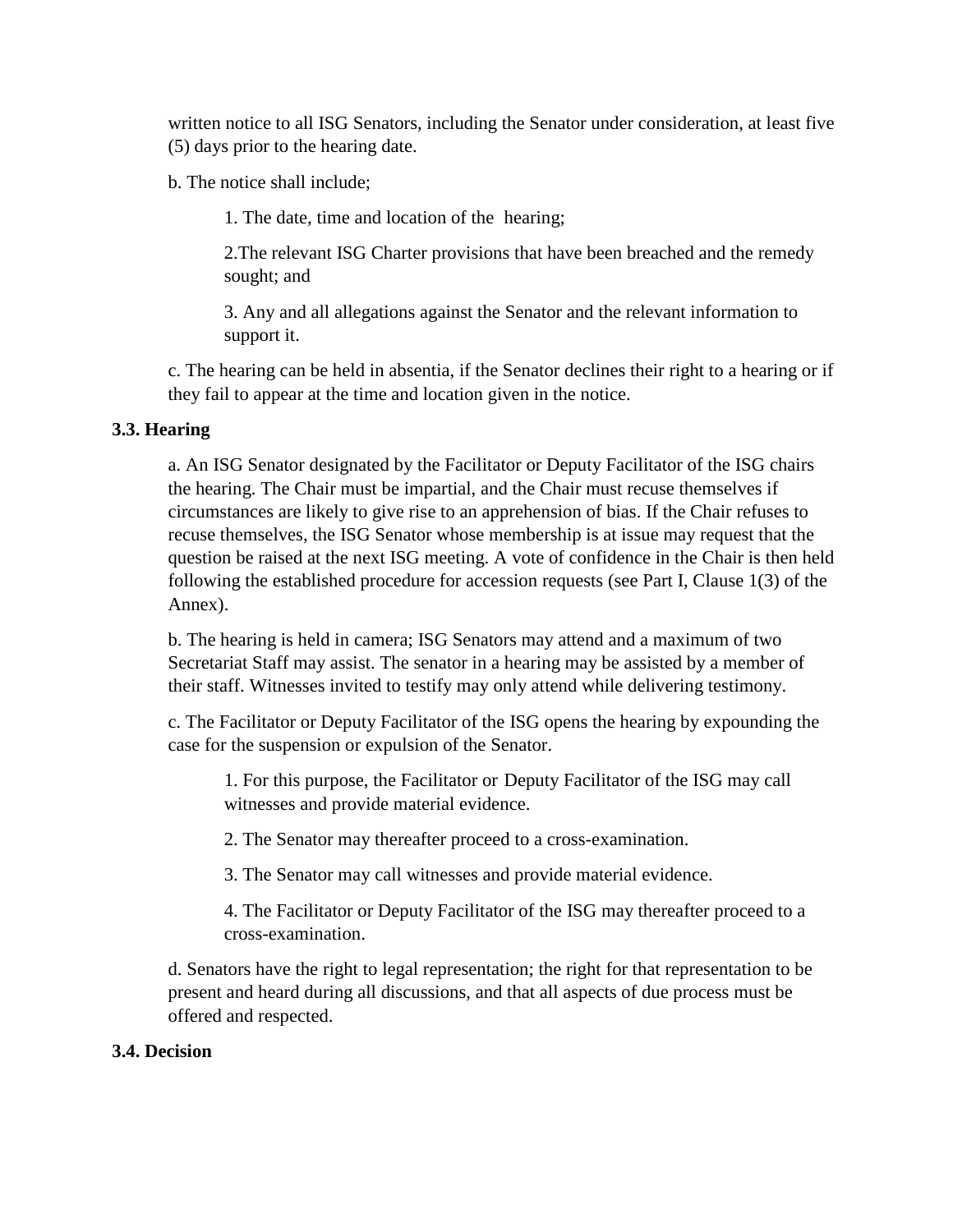a. Following the hearing, the Secretariat undertakes an anonymous electronic survey to all ISG Senators in order to vote on the Senator's membership status.

b. ISG Senators have a maximum of two (2) sitting days to cast their vote.

c. Suspension shall be deemed approved if 60 percent of votes have been cast in favour of the suspension.

#### **3.5. Readmission**

a. A suspended Senator may request the Facilitator or Deputy Facilitator of the ISG to move a vote in order to have their suspension lifted before the end of its term. Such requests are considered under the Protocol for the Accession of Members.

b. A Senator suspended from the ISG may be fully reintegrated to the ISG once the suspension has come to an end or if the circumstances warranting the suspension are no longer in effect.

## **4. Protocol for the Expulsion of Members**

### **4.1. Criteria for Expulsion**

a. The ISG Senators may expel a Senator from the ISG if they:

1. have been found in breach of the Ethics and Conflict of Interest Code for Senators;

2. have been found guilty of a criminal offence in proceedings by indictment; or

3. are deemed to be in violation of this charter.

#### **4.2. Notice**

a. The Facilitator or Deputy Facilitator of the ISG may call a hearing to reconsider an ISG Senator's (hereafter, "the Senator") membership status. The Secretariat issues a written notice to all ISG Senators, including the Senator under consideration, at least five (5) days prior to the hearing date.

b. The notice shall include;

1. The date, time and location of the hearing;

2. The relevant ISG Charter provisions in breach and the remedy sought; and

3. All the allegations against the Senator and the relevant information to support it.

c. The hearing may be held , in absentia if the Senator declines their right to a hearing or if they fail to appear at the time and location given in the notice.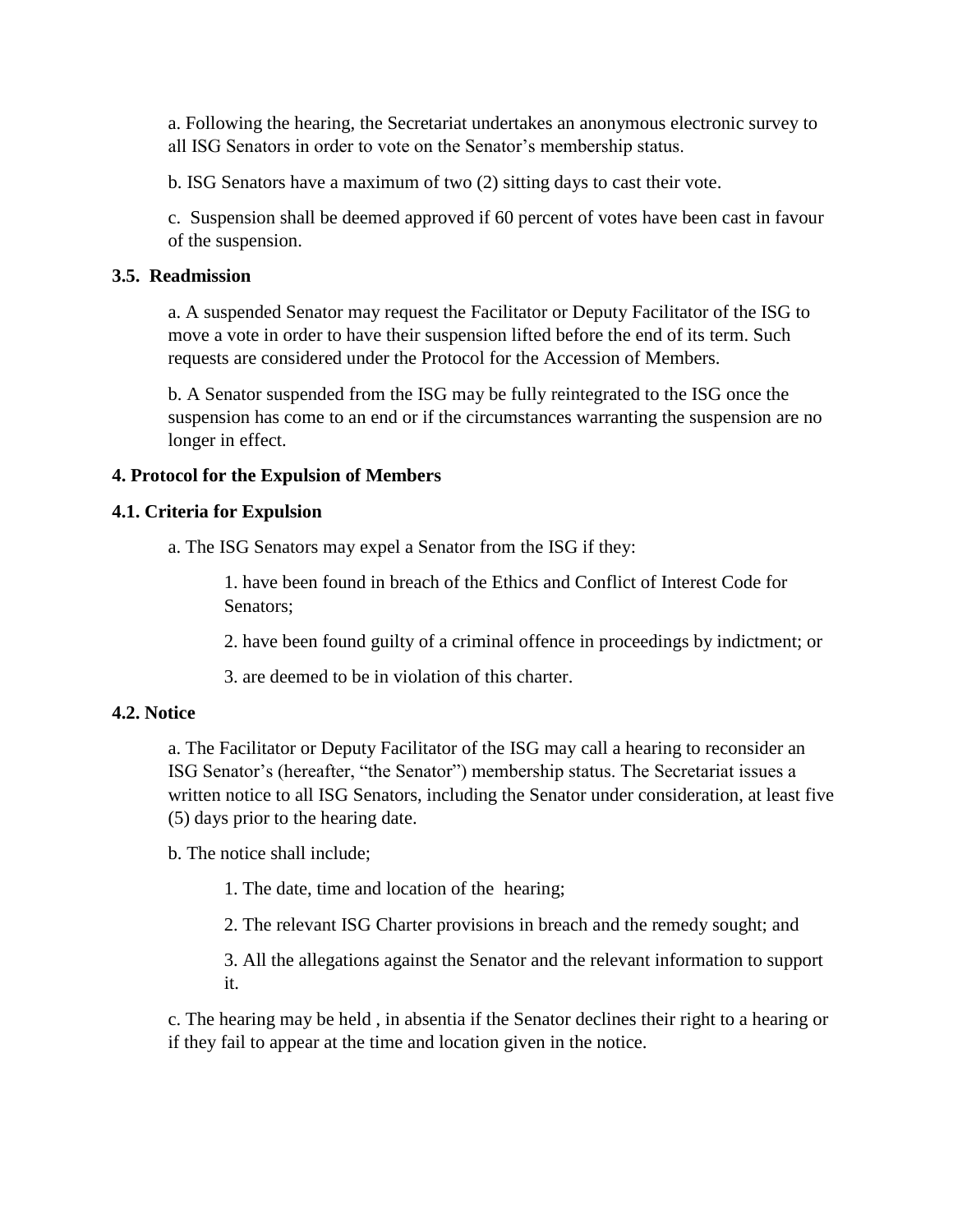### **4.3. Hearing**

a. An ISG Senator designated by the Facilitator or Deputy Facilitator of the ISG chairs the hearing. The Chair must be impartial, and the Chair must recuse themselves if circumstances are likely to give rise to an apprehension of bias. If the Chair refuses to recuse themselves, the ISG Senator whose membership is at issue may request that the question be raised at the next ISG meeting. A vote of confidence in the Chair is then held following the established procedure for accession requests (see Part I, Clause 1(3) of the Annex).

b. The hearing is held in camera; ISG Senators may attend and a maximum of two Secretariat Staff may assist. The senator in a hearing may be assisted by a member of their staff. Witnesses invited to testify may only attend while delivering testimony.

c. The Facilitator or Deputy Facilitator of the ISG opens the hearing by expounding the case for the suspension or expulsion of the Senator.

1. For this purpose, the Facilitator or Deputy Facilitator of the ISG may call witnesses and provide material evidence.

2. The Senator may thereafter proceed to a cross-examination and may make a written or oral statement in their defense.

3. The Senator may call witnesses and provide material evidence.

4. The Facilitator or Deputy Facilitator of the ISG may thereafter proceed to a cross-examination.

d. Senators have the right to legal representation; the right for that representation to be present and heard during all discussions, and that all aspects of due process must be offered and respected.

#### **4.4. Decision**

a. Following the hearing, the Secretariat issues an anonymous electronic survey to all ISG Senators in order to vote on the Senator's membership status.

b. ISG Senators have a maximum of one week (7 calendar days) to cast their vote.

c. Expulsion shall be deemed approved if 60 percent of votes have been cast in favour of the expulsion

#### **4.5. Readmission**

a. A request from a Senator who has been expelled from the ISG and wishes to be reintegrated to the ISG shall also be treated under the Protocol for the Accession of **Members** 

## **Part 2 – ISG Leadership**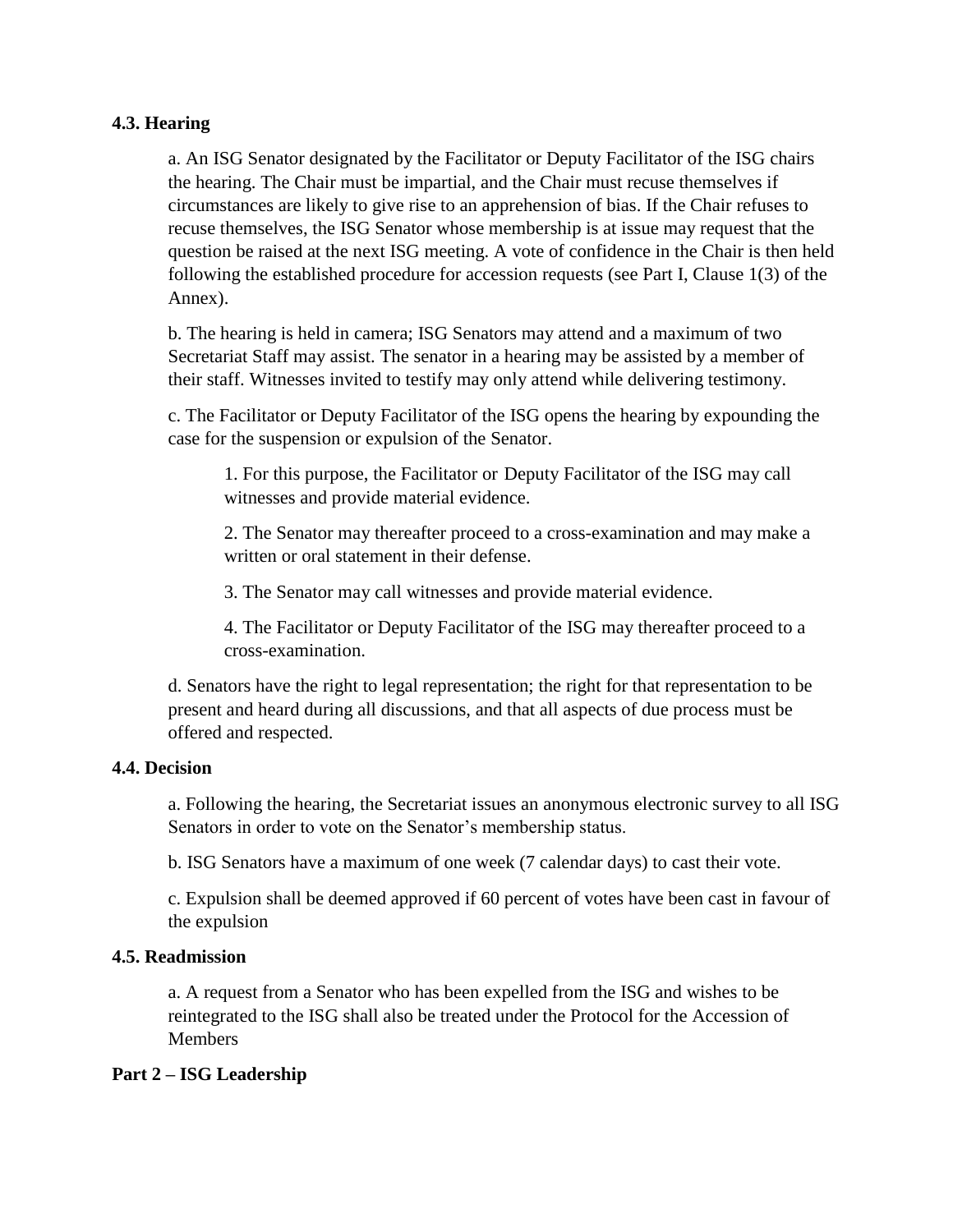## **1. PROTOCOL CONCERNING THE ELECTION OF ISG LEADERSHIP**

## **1.1. Eligibility**

a. All ISG Senators are eligible to present themselves as candidates for election. Membership is based on the official listing of ISG Senators as reported by Senate Administration on voting day.

### **1.2. Election and Votes**

a. One month prior to the expiration of the Facilitator's and Deputy Facilitator's mandates, during an ISG Weekly Meeting, up to 3 (three) volunteers are sought to form the Leadership Renewal team. These ISG Senators are not permitted to present themselves as candidates but are permitted to vote in the election.

b. Working with the Secretariat, one member of the Leadership Renewal team is appointed to manage the election process.

c. The duration of the campaign period and the date of the election are established by the Leadership Renewal team.

d. All ISG Senators are eligible to vote. Membership is based on the official listing of ISG Senators as reported by Senate Administration on voting day.

e. Voting for the position of Facilitator and Deputy Facilitator occurs on the same day, with the election of the Facilitator to occur first, followed by the election of the Deputy Facilitator, once the Facilitator is known.

f. Voting is by secret ballot and the threshold for an elected candidate is 60 percent of eligible ballots.

1. If no candidate receives 60 percent support in the first round of voting, the candidate receiving the smallest number of votes is removed from the ballot and a second round of voting is held. This process is repeated until one candidate achieves at least 60 percent of the votes.

2. In the event that there are only two candidates, or when there are only two candidates remaining, the candidate with the most votes is acclaimed, even if it is less than 60 percent.

## **1.3. Duration of mandate**

a. The Facilitator and Deputy Facilitator shall be elected for a 2-year term and may not be re-elected for more than 1(one) additional term.

b. In the event that the Facilitator or Deputy Facilitator is unable or unwilling to complete their term, or if the Facilitator or Deputy Facilitator resigns from or is asked to leave the ISG, a by-election is held to fill the vacant position until the end of the 2-year term.

## **Part 3 – PRACTICES OF THE ISG**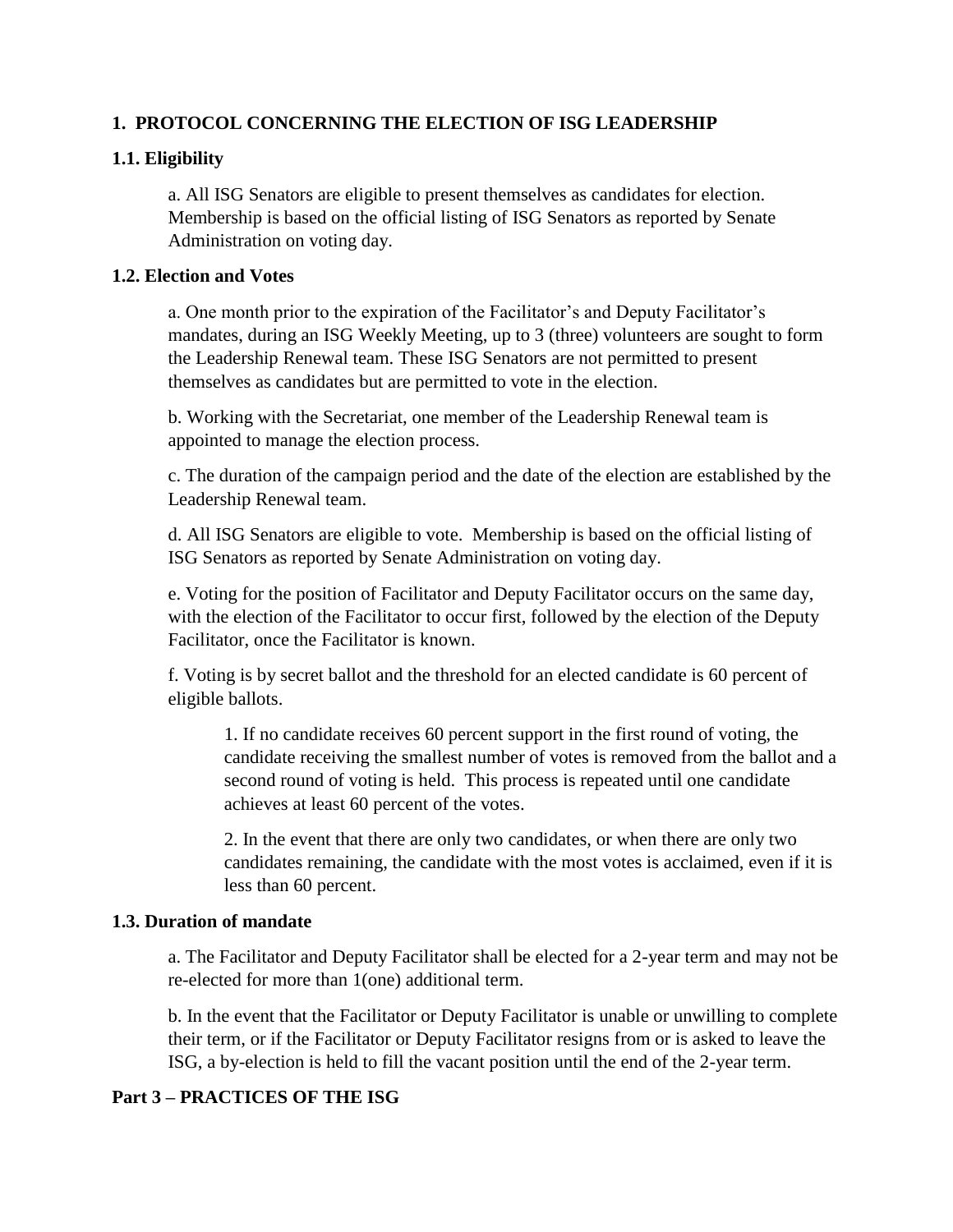#### **1. PARTICIPATION ON STANDING OR SPECIAL SENATE COMMITTEES**

#### **1.1. Allotment of committee seats to the ISG**

a. The rules regarding the appointment of Senators to Committees are established in the Rules of the Senate. The Facilitator and Deputy Facilitator are responsible for ensuring ISG compliance with these rules.

b. The number of seats allotted to the ISG is determined, in keeping with current Senate practice, by agreement following discussions between the ISG Leadership team and the Leaders of other parties and groups recognized in the Senate. The objective of the ISG Leadership team in respect of committee membership is to ensure the proportional representation of ISG Senators on Senate Committees.

#### **1.2. Allotment of ISG Senators to committees**

a. ISG Senators are invited to submit ranked requests indicating their Committee preferences to the Secretariat.

b. Senators' choices are, where possible, allocated based on preference. ISG Senators have the opportunity to review their allotment and discuss committee memberships with other ISG Senators. However, if too many ISG Senators select the same committee, the Facilitator or Deputy Facilitator may make membership recommendations to all ISG Senators based on Senators' seniority, experience, expertise, and attendance record, taking into consideration gender parity and regional representation, among other equity considerations, in order to optimize the ISG's representation on committees.

c. Once finalized, the Facilitator or Deputy Facilitator submits the committee membership list to the Clerk of the Senate.

#### **1.3. Selection of Committee Chairs**

a. Where the ISG is allotted either the position of Committee Chair or Vice-Chair, ISG Senators who are members of that Committee are responsible for determining who among them shall hold that position.

b. The selection of Committee Chairs and Vice-Chairs shall also take into account gender parity and regional representation. The ISG Leadership team works with Committee members and shall make recommendations, where necessary, with the objective of ensuring these factors are given due consideration.

#### **2. MEETINGS OF THE ISG**

#### **2.1. Weekly ISG Meeting**

a. When the Senate is in session, the ISG Senators meet on a weekly basis to discuss important legislation and other issues facing them in the Chamber or in committees, as well as to address any concerns or opportunities within the ISG.